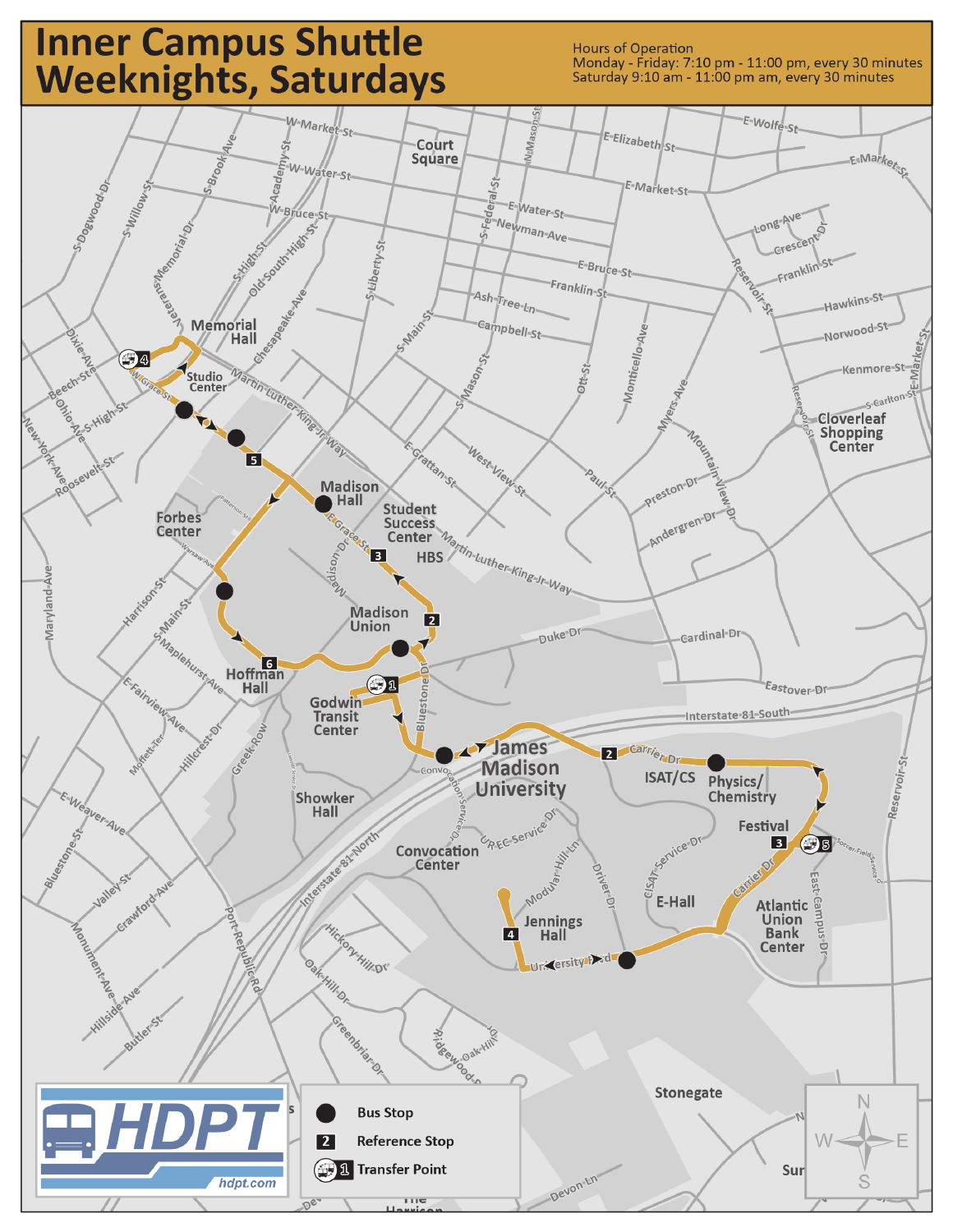|                                                                                                                                                                                                                                                                            |                                                      |                                     | <b>ICS NIGHT</b> |                |                  | <b>Godwin, Main Campus, Memorial, East Campus, Jennings</b> |                                  |                |                  |                      |                                 |               |                |                  |                     | <b>AHDPT</b> |                                       |
|----------------------------------------------------------------------------------------------------------------------------------------------------------------------------------------------------------------------------------------------------------------------------|------------------------------------------------------|-------------------------------------|------------------|----------------|------------------|-------------------------------------------------------------|----------------------------------|----------------|------------------|----------------------|---------------------------------|---------------|----------------|------------------|---------------------|--------------|---------------------------------------|
| Across from Grace St.<br>Toylor Down Under<br>Student Success<br>Godwin Transit<br>Godwin Transit<br>Memorial Hall<br>Memorial Hall<br>Hoffman Hall<br>Jennings Hall<br>Jennings Hall<br>Aportments<br>ISATICS<br>Festival<br>E-Hall<br>Center<br>Center<br>610<br>$G^{C}$ |                                                      |                                     |                  |                |                  |                                                             |                                  |                |                  |                      |                                 | Center        |                |                  |                     |              |                                       |
|                                                                                                                                                                                                                                                                            | <b>DEPARTS</b>                                       |                                     |                  | <b>ARRIVAL</b> | <b>DEPARTURE</b> |                                                             |                                  | <b>ARRIVAL</b> | <b>DEPARTURE</b> |                      |                                 |               | <b>ARRIVAL</b> | <b>DEPARTURE</b> | <b>ARRIVES</b>      |              | <b>Hours of</b>                       |
|                                                                                                                                                                                                                                                                            | X:00                                                 | X:01                                | X:02             | X:05           | X:12             | X:14                                                        | X:17                             | X:20           | X:30             | X:33                 | X:36                            | X:38          | X:40           | X:43             | X:49                |              | <b>Operation:</b>                     |
|                                                                                                                                                                                                                                                                            | X:30                                                 | X:31                                | X:32             | X:35           | X:42             | X:44                                                        | X:47                             | X:50           | X:00             | X:03                 | X:06                            | X:08          | X:10           | X:13             | X:19                |              |                                       |
|                                                                                                                                                                                                                                                                            | <b>ALL STOPS</b>                                     |                                     |                  |                |                  |                                                             |                                  |                |                  |                      |                                 |               |                |                  | 7:00PM -<br>10:50PM | Mon - Fri    |                                       |
|                                                                                                                                                                                                                                                                            | <b>Godwin Transit Center</b><br><b>Bluestone Dr.</b> |                                     |                  |                |                  |                                                             |                                  |                |                  | <b>Jennings Hall</b> |                                 |               |                |                  |                     |              |                                       |
| 003 GTC                                                                                                                                                                                                                                                                    |                                                      |                                     |                  |                |                  | across from Wampler Hall<br>270                             |                                  |                |                  |                      | 036 Shelter                     |               |                |                  |                     |              |                                       |
| <b>Grace St.</b>                                                                                                                                                                                                                                                           |                                                      |                                     |                  |                |                  | 030<br><b>Hoffman Hall</b>                                  |                                  |                |                  |                      | <b>University Blvd.</b>         |               |                |                  |                     |              | <b>SANITATION</b><br><b>OCCURS</b>    |
| 305                                                                                                                                                                                                                                                                        | across from Taylor Down Under                        |                                     |                  |                |                  |                                                             | across from Madison Union<br>031 |                |                  |                      |                                 | 120 Arboretum |                |                  |                     |              |                                       |
| <b>Student Success Center</b><br>306                                                                                                                                                                                                                                       |                                                      |                                     |                  |                |                  | <b>Godwin Transit Center</b>                                |                                  |                |                  |                      | <b>Carrier Dr.</b>              |               |                |                  |                     |              | <b>SCHEDULE</b><br><b>DISRUPTION</b>  |
| 307                                                                                                                                                                                                                                                                        | <b>Madison Hall</b>                                  |                                     |                  |                |                  | 003 GTC                                                     |                                  |                |                  |                      | <b>Festival Shelter</b><br>014  |               |                |                  |                     |              |                                       |
| <b>Grace St. Apartments</b><br>004                                                                                                                                                                                                                                         |                                                      |                                     |                  |                |                  | <b>Carrier Dr.</b>                                          |                                  |                |                  |                      | across from Physics/Chem<br>016 |               |                |                  |                     |              |                                       |
|                                                                                                                                                                                                                                                                            | 012 Studio Center                                    |                                     |                  |                |                  | across from Hanson Hall<br>037                              |                                  |                |                  |                      | across from ISAT/CS<br>019      |               |                |                  |                     |              | <b>PLEASE</b><br><b>REFERTO</b>       |
|                                                                                                                                                                                                                                                                            | <b>Memorial Hall</b>                                 |                                     |                  |                |                  | <b>ISAT/CS</b><br>018                                       |                                  |                |                  |                      | <b>Hanson Hall</b><br>021       |               |                |                  |                     |              | <b>OUR SOCIAL</b>                     |
|                                                                                                                                                                                                                                                                            | 011 Shelter                                          |                                     |                  |                |                  | 017<br><b>Physics/Chem</b>                                  |                                  |                |                  |                      | <b>Godwin Transit Center</b>    |               |                |                  |                     |              | <b>MEDIA FOR</b><br><b>UPDATES ON</b> |
| <b>Grace St.</b>                                                                                                                                                                                                                                                           |                                                      |                                     |                  |                |                  | <b>Festival Conference Center</b><br>015                    |                                  |                |                  |                      | 003<br><b>GTC</b>               |               |                |                  |                     |              | <b>COVID</b>                          |
| 013                                                                                                                                                                                                                                                                        |                                                      | across from Studio Center (Shelter) |                  |                |                  | <b>University Blvd.</b>                                     |                                  |                |                  |                      |                                 |               |                |                  |                     |              | <b>GUIDELINES</b><br><b>ONBOARD</b>   |
| 007                                                                                                                                                                                                                                                                        |                                                      | across from Grace St. Apartments    |                  |                |                  | 121 across from Arboretum                                   |                                  |                |                  |                      |                                 |               |                |                  |                     |              |                                       |